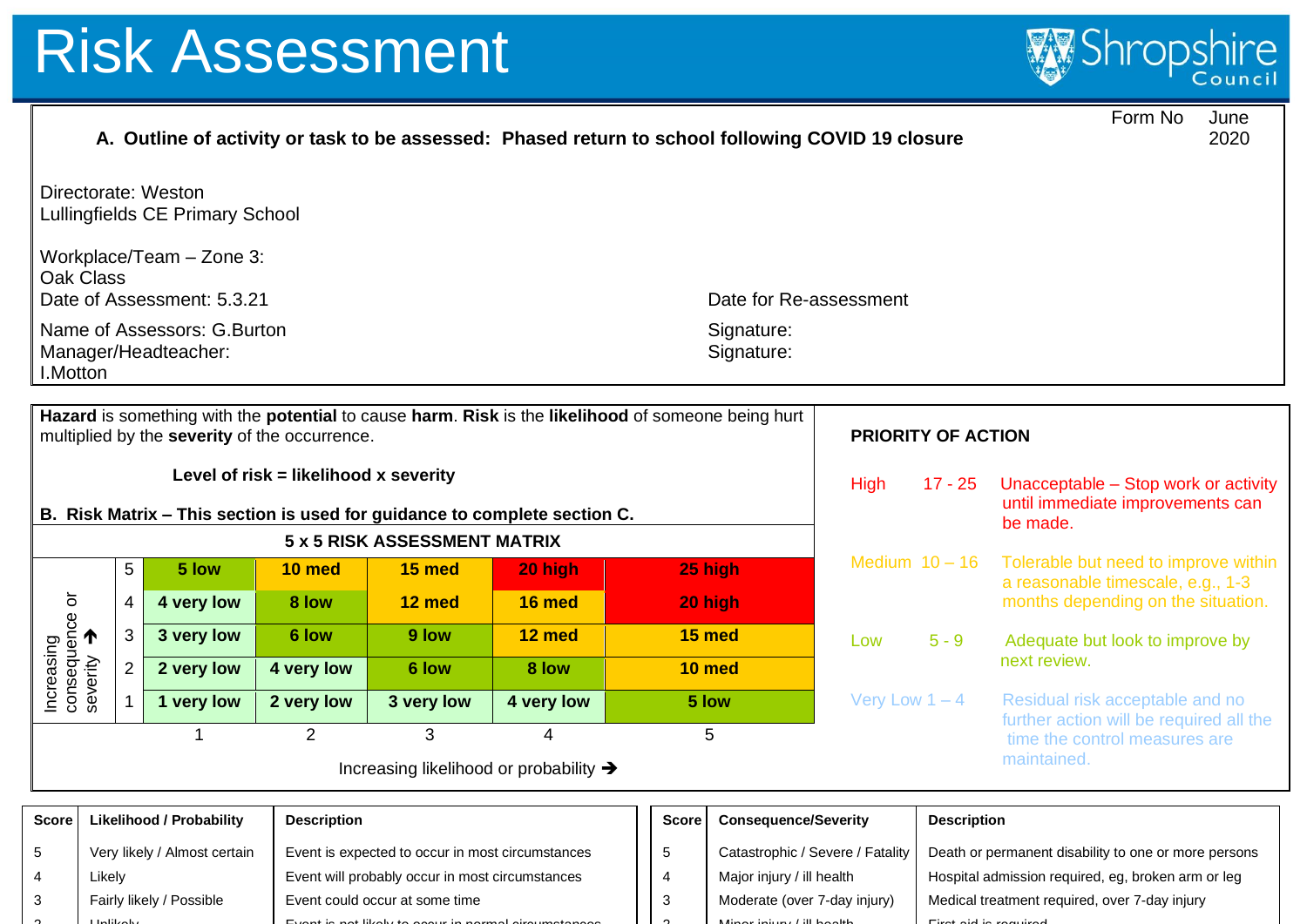## **C. Use information from section B to identify level of risk for each hazard**

| <b>HAZARD</b> |                                                                                                     | Who's<br><b>Affect</b> | <b>Existing Controls</b>                                                                                                                                                                                                                                                                                                                  | <b>Risk</b><br>Level<br>Low/Me | What else is required                                                                                                                                                                                                                                                                                                                                                                                                                                                                                                             | <b>Risk</b><br>Level<br>Low/Med/ | <b>Action</b>                                    |                         |
|---------------|-----------------------------------------------------------------------------------------------------|------------------------|-------------------------------------------------------------------------------------------------------------------------------------------------------------------------------------------------------------------------------------------------------------------------------------------------------------------------------------------|--------------------------------|-----------------------------------------------------------------------------------------------------------------------------------------------------------------------------------------------------------------------------------------------------------------------------------------------------------------------------------------------------------------------------------------------------------------------------------------------------------------------------------------------------------------------------------|----------------------------------|--------------------------------------------------|-------------------------|
|               |                                                                                                     | ed                     |                                                                                                                                                                                                                                                                                                                                           | d/High                         |                                                                                                                                                                                                                                                                                                                                                                                                                                                                                                                                   | High                             | Who                                              | When                    |
| 1             | Risk of transmission of<br>virus from children<br>touching resources/ other<br>children             | Children<br>+ staff    | Children and staff are encouraged<br>to wash hands regularly throughout<br>the day, on entering, before and<br>after eating, after sneezing, before<br>and after playtime.<br>Hand sanitiser station provided on<br>entry/exit of classroom.<br>Children are encouraged not to<br>touch each other and spread out as<br>much as possible. | med                            | Staff to clean/ disinfect toys at<br>the end of each day with a<br>disinfectant solution and left to<br>dry overnight.<br>Hard surfaces including door<br>handles to be wiped<br>throughout day, at least 4<br>times.<br>Outdoor vehicles to be wiped<br>after each use.<br>Removal of resources that are<br>hard to clean/ disinfect, soft<br>toys, playdough etc and<br>general reduction in the<br>number of resources available.<br>Limit the number of children<br>using resources ensuring<br>children are well spaced out. | low                              | GB JE to<br>reduce<br>additional<br>resources    | Wb 31st<br>Aug          |
| 2             | <b>Risk</b><br>of<br>transmission<br>through close contact                                          | All                    | Arrange classroom so tables/areas<br>are placed individually and spread<br>at a distance around the room to<br>maintain the best possible level of<br>social distance                                                                                                                                                                     | Med                            | Tables/areas to be rearranged                                                                                                                                                                                                                                                                                                                                                                                                                                                                                                     | <b>Med</b>                       | <b>GBJE</b>                                      | wb 31 <sup>st</sup> Aug |
| 3             | Risk of contamination<br>when hand washing and<br>when going to the toilet/<br>through poor hygiene | Children<br>+ staff    | Remind children of how to wash<br>hands effectively and use<br>techniques which reduce the<br>amount of touching of taps / soap<br>dispenser.<br>Limit number using toilet to 1 at a<br>time.                                                                                                                                             | med                            | Use of bin liners in bins.<br>Sinks/ toilet areas to be<br>cleaned throughout the day to<br>minimise risk of cross<br>contamination                                                                                                                                                                                                                                                                                                                                                                                               | low                              | PM to talk<br>to Alexa/<br>Gary re<br>bin liners | <b>ASAP</b>             |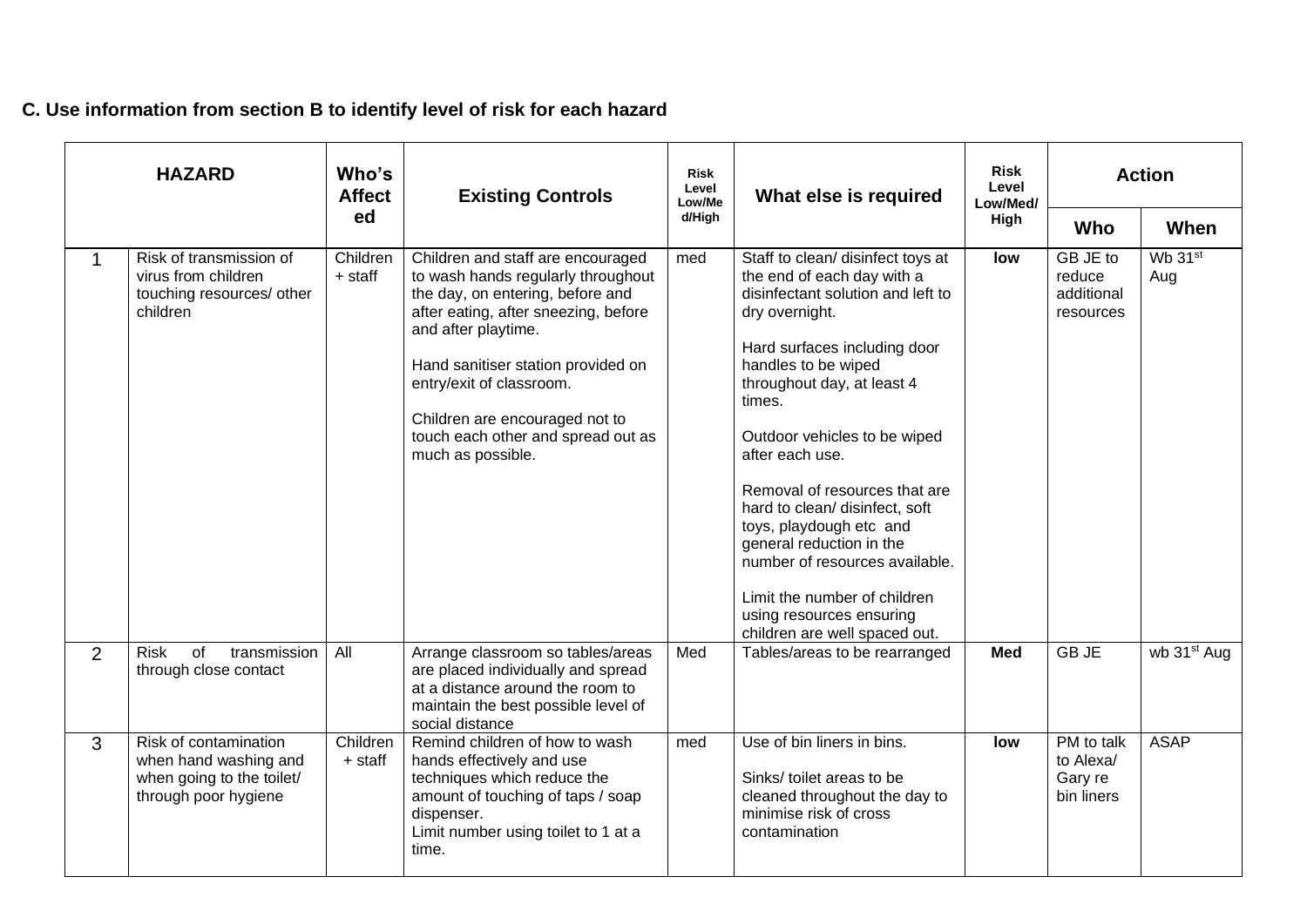| 4              | Risk of infection when<br>providing intimate<br>care<br>and first aid.        | Children<br>+ staff | Staff to use aprons and gloves<br>provided and to wipe down area<br>with antibac wipes and follow<br>normal routines.                                                                                                    | med | Ensure good supply of antibac<br>wipes and PPE.<br>Request that parents apply<br>sun cream at home. Staff to<br>assist verbally as required for<br>topping up of sun lotion and<br>avoid physical contact,<br>wearing gloves if required with<br>youngest children. Staff to use<br>gloves for first aid /<br>administering medicine. | med        | <b>GBJE</b> | Daily |
|----------------|-------------------------------------------------------------------------------|---------------------|--------------------------------------------------------------------------------------------------------------------------------------------------------------------------------------------------------------------------|-----|---------------------------------------------------------------------------------------------------------------------------------------------------------------------------------------------------------------------------------------------------------------------------------------------------------------------------------------|------------|-------------|-------|
| 5              | Separate toilet to be used<br>by Oak group                                    | Children<br>+ staff | Oak children use dedicated toilet off<br>kitchen area                                                                                                                                                                    | Low |                                                                                                                                                                                                                                                                                                                                       | Low        | <b>GBJE</b> |       |
| 6              | Too many children using<br>outdoor areas at once.                             | All                 | Stagger use of outdoor areas<br>across groups to reduce numbers/<br>zone playground/grass area to<br>keep Oak pupils in a separate<br>group where possible                                                               | Low | Staff to communicate daily and<br>share plans for outdoor use in<br>teaching activities.                                                                                                                                                                                                                                              | low        | <b>GBJE</b> |       |
| $\overline{7}$ | Risk of infection when<br>moving around school for<br>first aid treatment     |                     | First aid kits to be provided in each<br>zone and where possible first<br>aiders within the zone to treat.                                                                                                               | Med | Organise fully equipped first<br>aid kits                                                                                                                                                                                                                                                                                             | <b>Med</b> | <b>GBJE</b> |       |
| 8              | Changing of reading<br>books                                                  | Children<br>+ staff | No school reading books will be<br>used.<br>Fiction Express chapters will be<br>printed and given to each child to<br>keep in their own wallet                                                                           | Med | GB to provide reading material<br>and plastic wallets                                                                                                                                                                                                                                                                                 | <b>Med</b> | <b>GBJE</b> |       |
| 9              | Risk of transmission on<br>teaching resources.                                | Children<br>+ staff | Make sets of resources for each<br>child where appropriate, Children<br>are given their own equipment e.g.<br>pens, colours, rubber etc to be kept<br>in their own plastic wallet<br>Child to use same table space.      |     | Remind children to use their<br>own equipment. Removal of<br>'self serve' equipment to<br>encourage children to use their<br>own supply.                                                                                                                                                                                              |            | <b>GBJE</b> |       |
| 10             | Risk of transmission from<br>objects from home/ bags.<br>coats.               |                     | Children's belongings to be kept<br>separately under their table<br>Water bottles to be kept with own<br>belongings not stored together on<br>sink.                                                                      |     | Children/ parents encouraged<br>to not bring things from home,<br>e.g. soft toys.                                                                                                                                                                                                                                                     |            | <b>GBJE</b> |       |
| 11             | Risk of transmission<br>through air droplets/ lack<br>of adequate ventilation | All                 | Windows open as much as<br>possible.<br>Make use of outdoor areas as<br>much as possible.<br>Ensure main gates are locked<br>during day.<br>Peg open doors as much as<br>possible to avoid contact with door<br>handles. | low |                                                                                                                                                                                                                                                                                                                                       | low        | <b>GBJE</b> |       |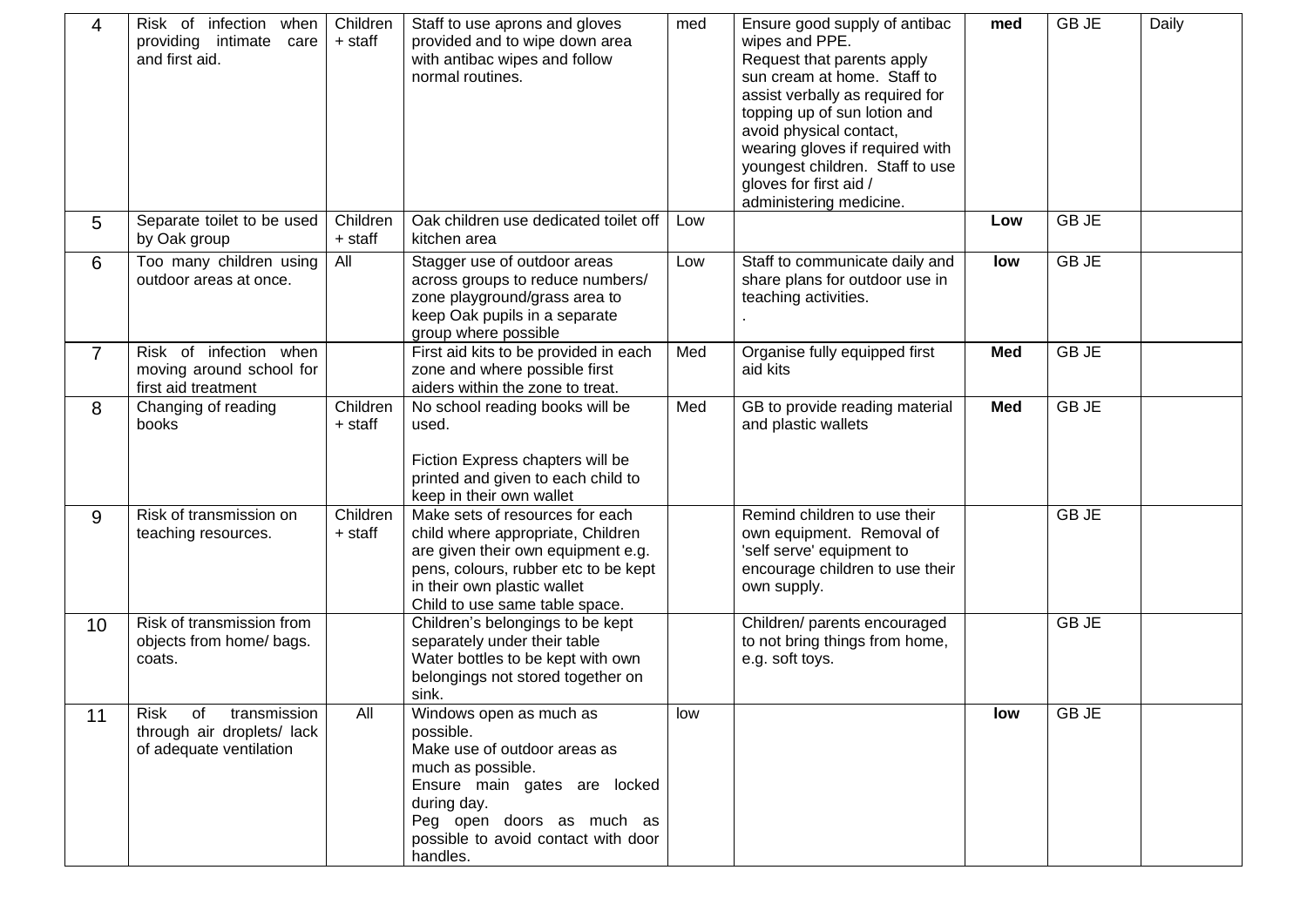| 12 | Risk of transmission by<br>marking of work /books                                                               | All | Work to be done in individual books<br>or paper and kept in individual<br>tray/wallet.<br>Staff to wipe down devices after use<br>limit sharing of device.<br>Limited<br>marking to take place with no books<br>taken out of 'bubble'                                                                                                                                                                                                                                                                                                                                                                                                                                                             |      |                                                                       |            | GB JE                                                                                                        |  |
|----|-----------------------------------------------------------------------------------------------------------------|-----|---------------------------------------------------------------------------------------------------------------------------------------------------------------------------------------------------------------------------------------------------------------------------------------------------------------------------------------------------------------------------------------------------------------------------------------------------------------------------------------------------------------------------------------------------------------------------------------------------------------------------------------------------------------------------------------------------|------|-----------------------------------------------------------------------|------------|--------------------------------------------------------------------------------------------------------------|--|
| 13 | Children entering via a<br>different system - drop off<br>at school gate, entry<br>through 2 classroom<br>doors | All | Staff waiting at gate.<br>Encourage social distancing whilst<br>queuing to drop off. Oak to use<br>Village Hall gate and enter and exit<br>through laptop trolley room.                                                                                                                                                                                                                                                                                                                                                                                                                                                                                                                           | Med  |                                                                       | <b>Med</b> | GB JE at<br>gate.<br><b>GBJE</b><br>further up<br>walkway<br>directing<br>children to<br>designated<br>room. |  |
| 14 | Risk of transmission when<br>moving from one zone to<br>another                                                 | All | Encourage children to move one at<br>a time – no lining up the usual way.<br>Explain the distancing rule.<br>Only 1 child at a time allowed in<br>laptop trolley room due to narrow<br>space                                                                                                                                                                                                                                                                                                                                                                                                                                                                                                      |      |                                                                       |            | GB JE                                                                                                        |  |
| 15 | Possible transmission<br>from a child / adult<br>displaying symptoms                                            | All | Infected person to be moved to<br>isolation area in HT office. Parents<br>to be contacted to collect and take<br>siblings at the same time. They must<br>contact 111 and be tested. If anyone<br>else displays symptoms, they are<br>entitled to a test and they should<br>isolate for $7 - 14$ days (see<br>guidelines for further details). We<br>will take children's temperature if we<br>are concerned or suspicious that<br>they may have a fever PPE to be<br>used by staff who is accompanying<br>the child to the office. If child tests<br>positive then all in that group self<br>isolate for 14 days. Negative test<br>result to be seen before child can be<br>readmitted to school. | High | Ensure adequate supply of<br>PPE for staff who accompany<br>ill child | <b>Med</b> | GB JE                                                                                                        |  |
| 16 | Contamination during<br>lunch time                                                                              | All | All Children cannot share any food.<br>Tables will be wiped before and after<br>eating. Children will sit in their<br>assigned seats. Children will be<br>asked to put all their containers etc.<br>back in the lunch boxes and put<br>away as soon as they have finished.                                                                                                                                                                                                                                                                                                                                                                                                                        | Low  | Regular reminders &<br>monitoring from staff.                         | Low        | <b>GBJE</b>                                                                                                  |  |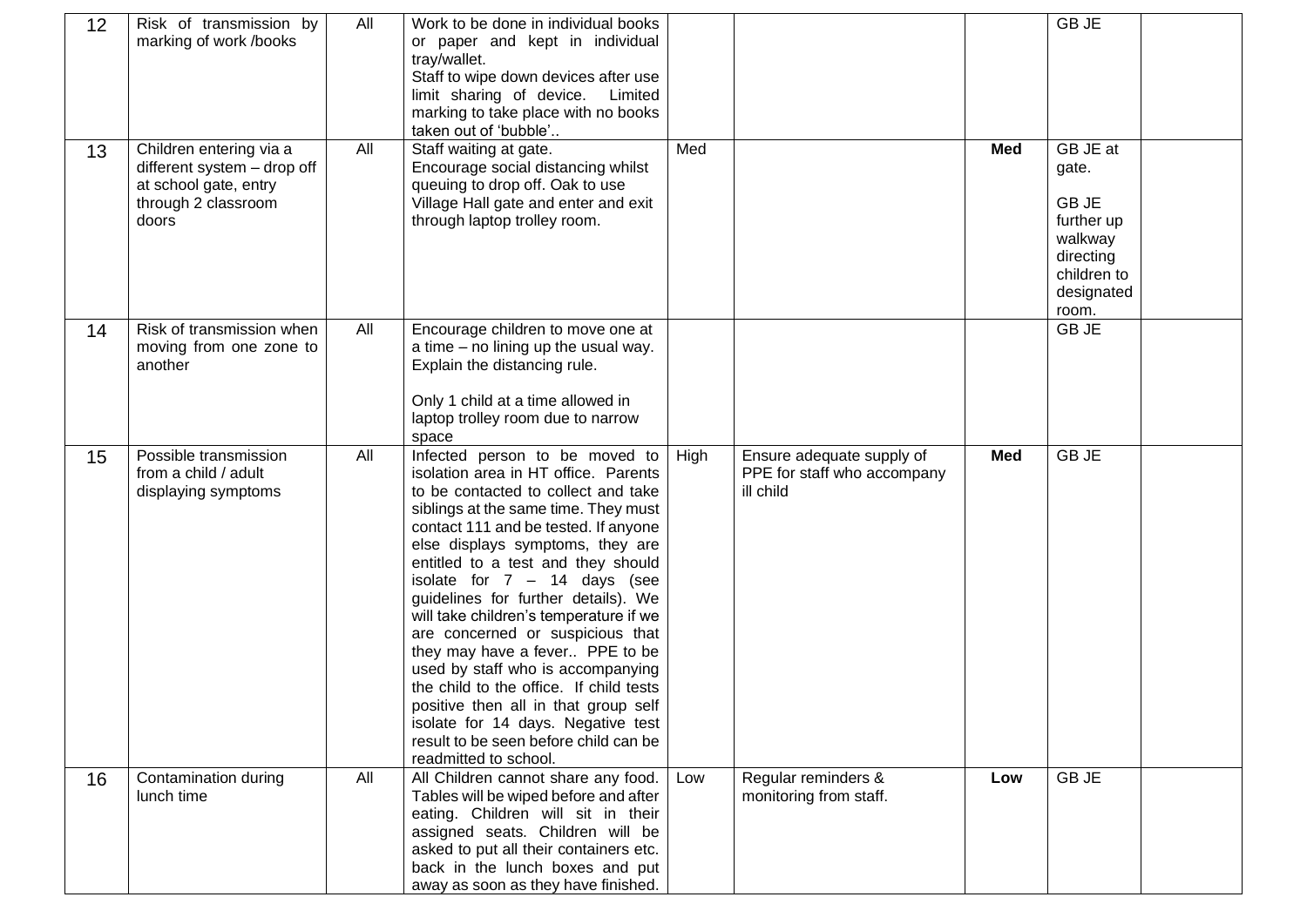|    |                                                                         |     | They must wash hands before and<br>after eating. A member of staff will<br>deliver to each zone, they will wash<br>hands thoroughly before and after.                                                                |            |                                                                                |        |       |  |
|----|-------------------------------------------------------------------------|-----|----------------------------------------------------------------------------------------------------------------------------------------------------------------------------------------------------------------------|------------|--------------------------------------------------------------------------------|--------|-------|--|
| 17 | Contamination through<br>coughs and sneezes.                            | All | We must adhere to and encourage<br>the 'catch it, bin it, kill it' rule and use<br>nappy sacs to put tissues in before<br>placing in the bin. Tissues in every<br>classroom.                                         | Med        | Regular reminders & policing<br>from staff.<br>Purchase of nappy sacs.         | Low    | GB JE |  |
| 18 | Contamination through<br>too many children on<br>break at the same time | All | Children to use Oak playground<br>area. Children<br>encouraged<br>to<br>maintain<br>appropriate<br>social<br>distance.                                                                                               |            |                                                                                | Medium | GB JE |  |
| 19 | Contamination through<br>cross 'bubble' use of ICT<br>equipment         | All | Oak to use Windows tablets. Same<br>pupil per tablet. One child per each<br>piece of equipment to be wiped<br>down with disinfectant afterwards.<br>any crossover of tablets,<br>equipment to be thoroughly cleaned. | Mediu<br>m | Staff to clean/ disinfect any<br>equipment used at the end of<br>each session. | Medium | GB JE |  |

## **If more hazards are identified please add more boxes**

|                        | D. Safe Systems of Work to be outlined below by using the information in Section C once completed: |  |  |  |  |  |  |  |  |  |
|------------------------|----------------------------------------------------------------------------------------------------|--|--|--|--|--|--|--|--|--|
| $\bullet$<br>$\bullet$ |                                                                                                    |  |  |  |  |  |  |  |  |  |
| $\bullet$<br>$\bullet$ |                                                                                                    |  |  |  |  |  |  |  |  |  |
|                        |                                                                                                    |  |  |  |  |  |  |  |  |  |